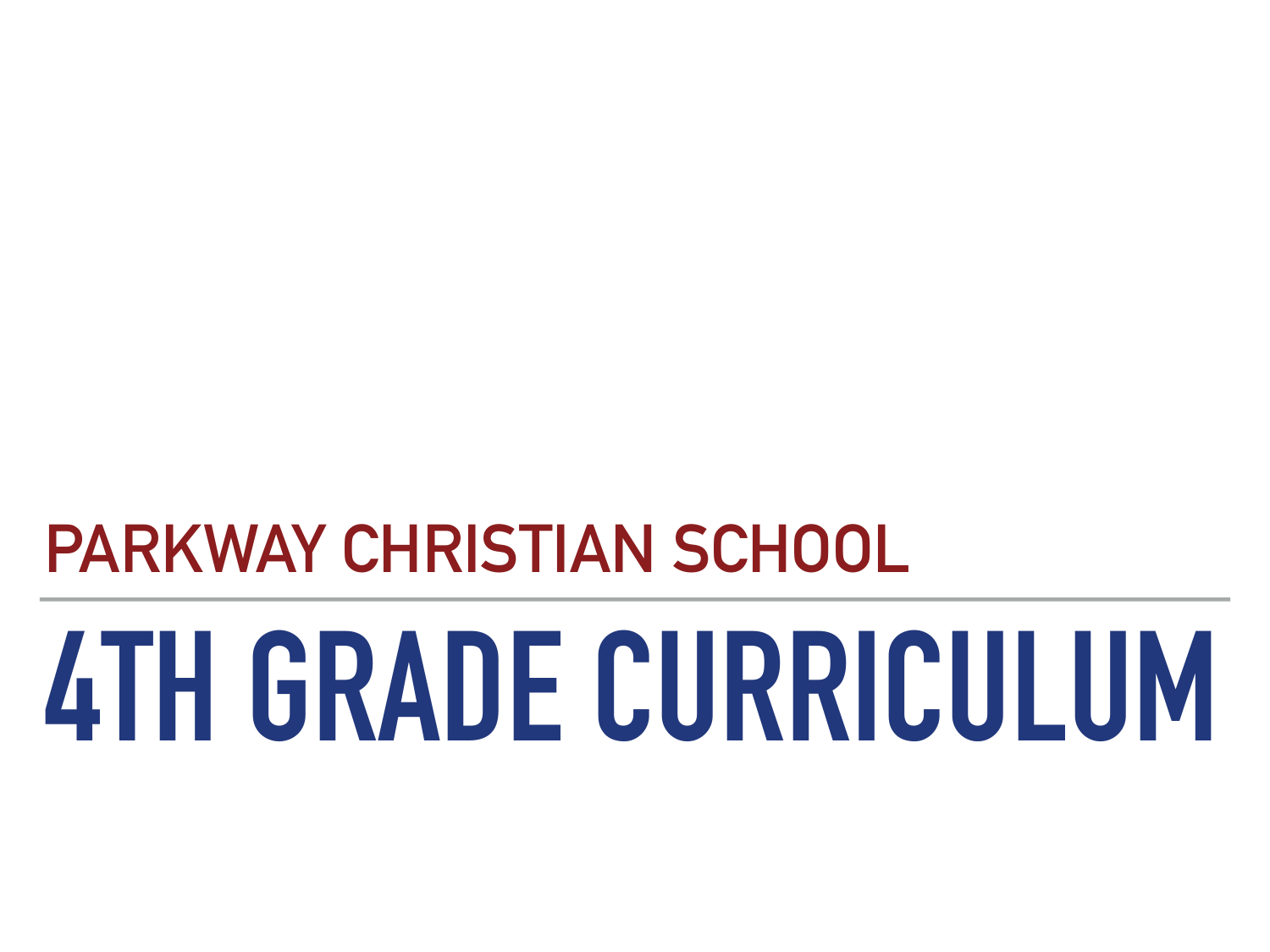‣ Fourth Grade covers a vast array of subject matter, which includes Bible, reading, spelling, Language Arts, handwriting, math, social studies, and science, as well as physical education, vocal-music, art, computer, and library. Each subject is taught through the lens of a Biblical Worldview while meeting the framework of the Common Core Standards. Students learn through assignments, projects, activities and field trips. Students learn through a demonstration of scientific concepts through illustrations, performance, models, exhibits, and activities.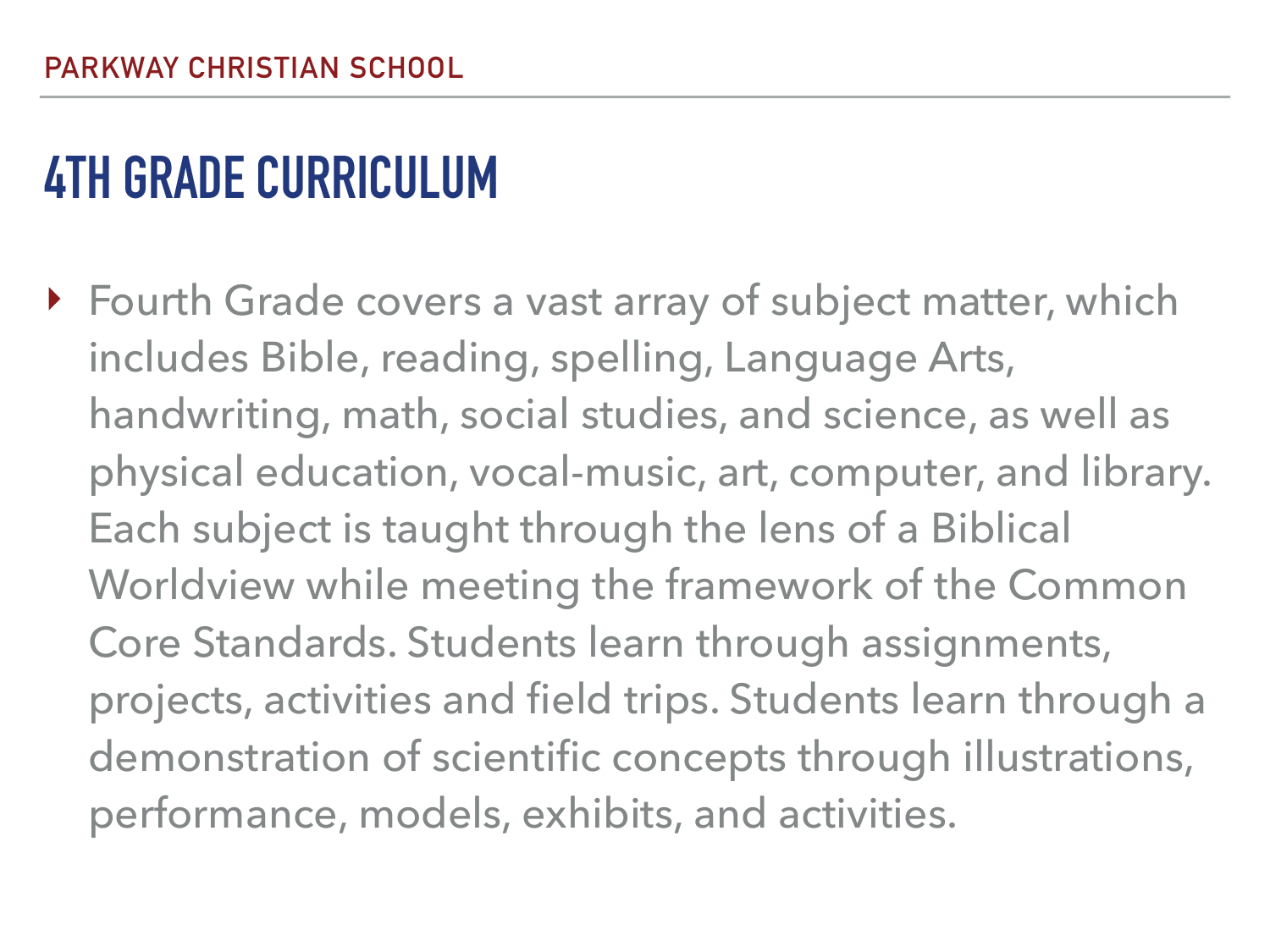‣ In the two-year Bible curriculum, studies alternate year to year from Old Testament stories and events to New Testament stories and events. Scripture memorization, Bible related activities and weekly chapel services enhance our Biblical program. Students are given opportunities to develop their gifts and talents through participation in various "Ministry Groups."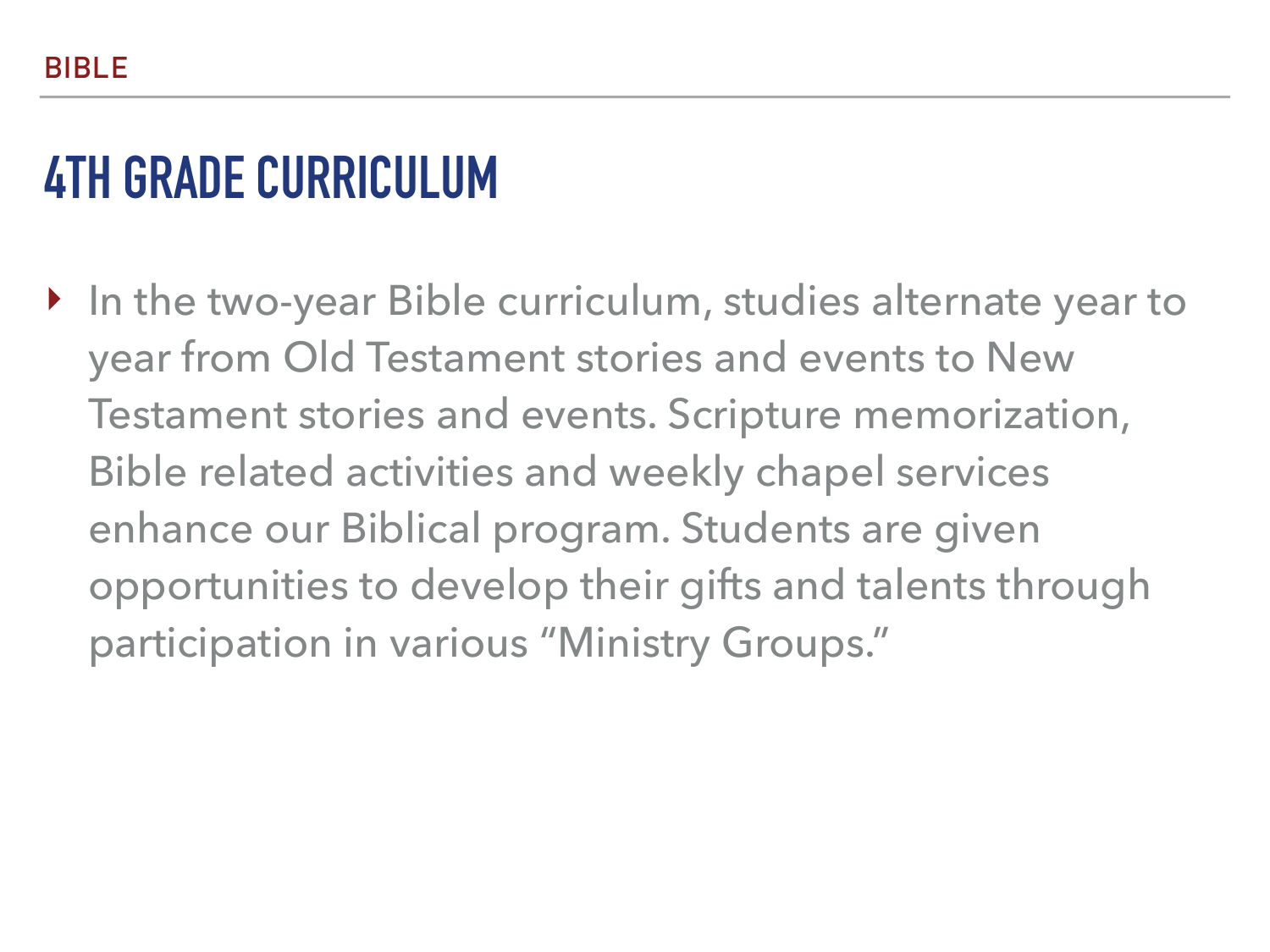‣ In reading, students are nurtured through a variety of genres designed to peak the interest of the frustrated reader as well as challenge and motivate all levels. They learn to read and comprehend complex literary and informational texts independently and proficiently. A few of the novels read throughout the year include *Mr. Popper's Penguins* by Richard and Florence Atwater, and *Island of the Blue Dolphins* by Scott O'Dell.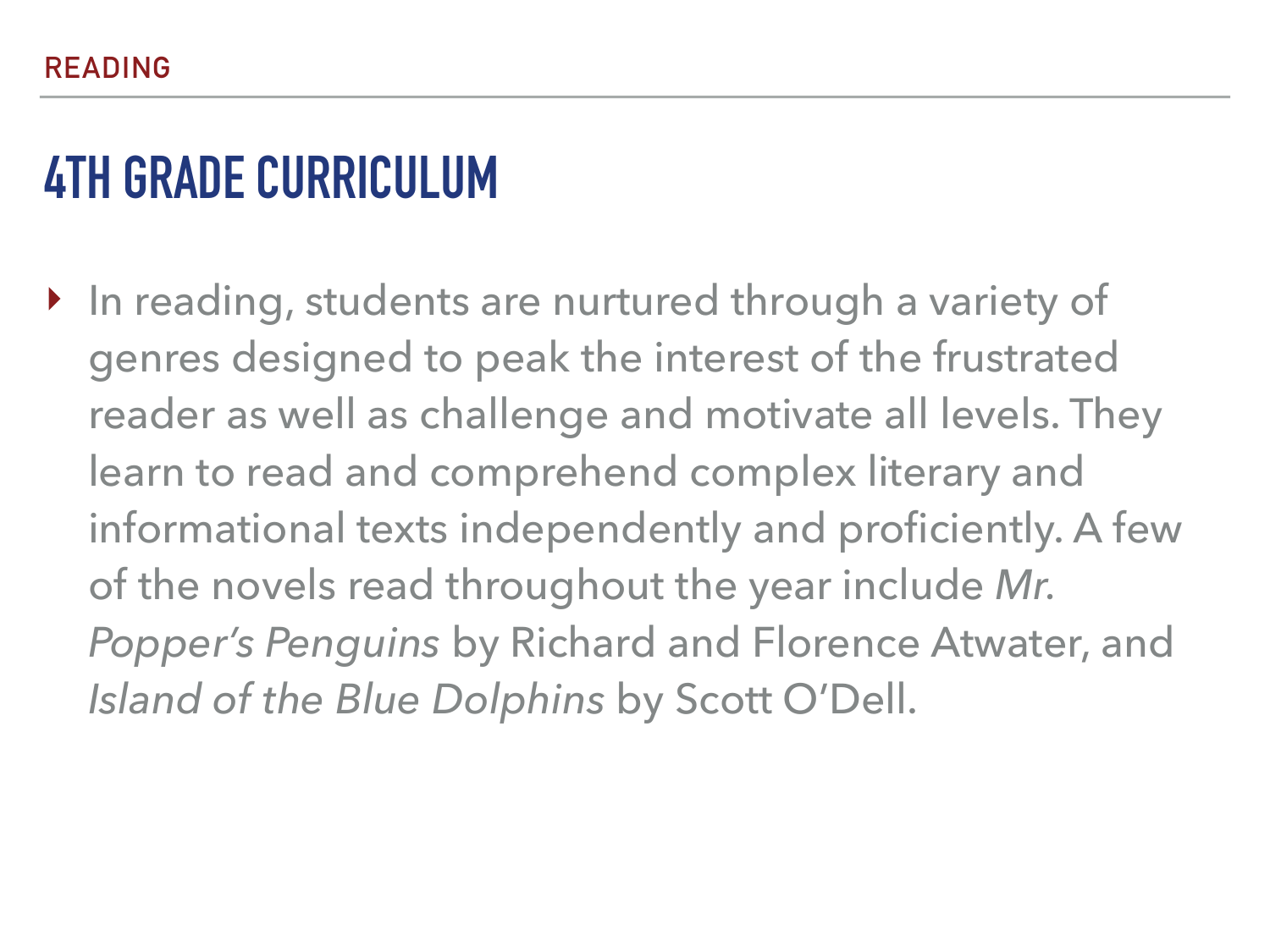‣ In Language Arts, students learn to do research, organize information, edit, and revise, enjoying the final product of a well-written piece. Through Shurley English and Write Steps curricula, students write routinely over extended time frames (time for research, reflection, and revision) for a range of tasks, purposes, and audiences. All the while they are applying their mastery of grammar acquired in the exciting and interactive Shurley Grammar.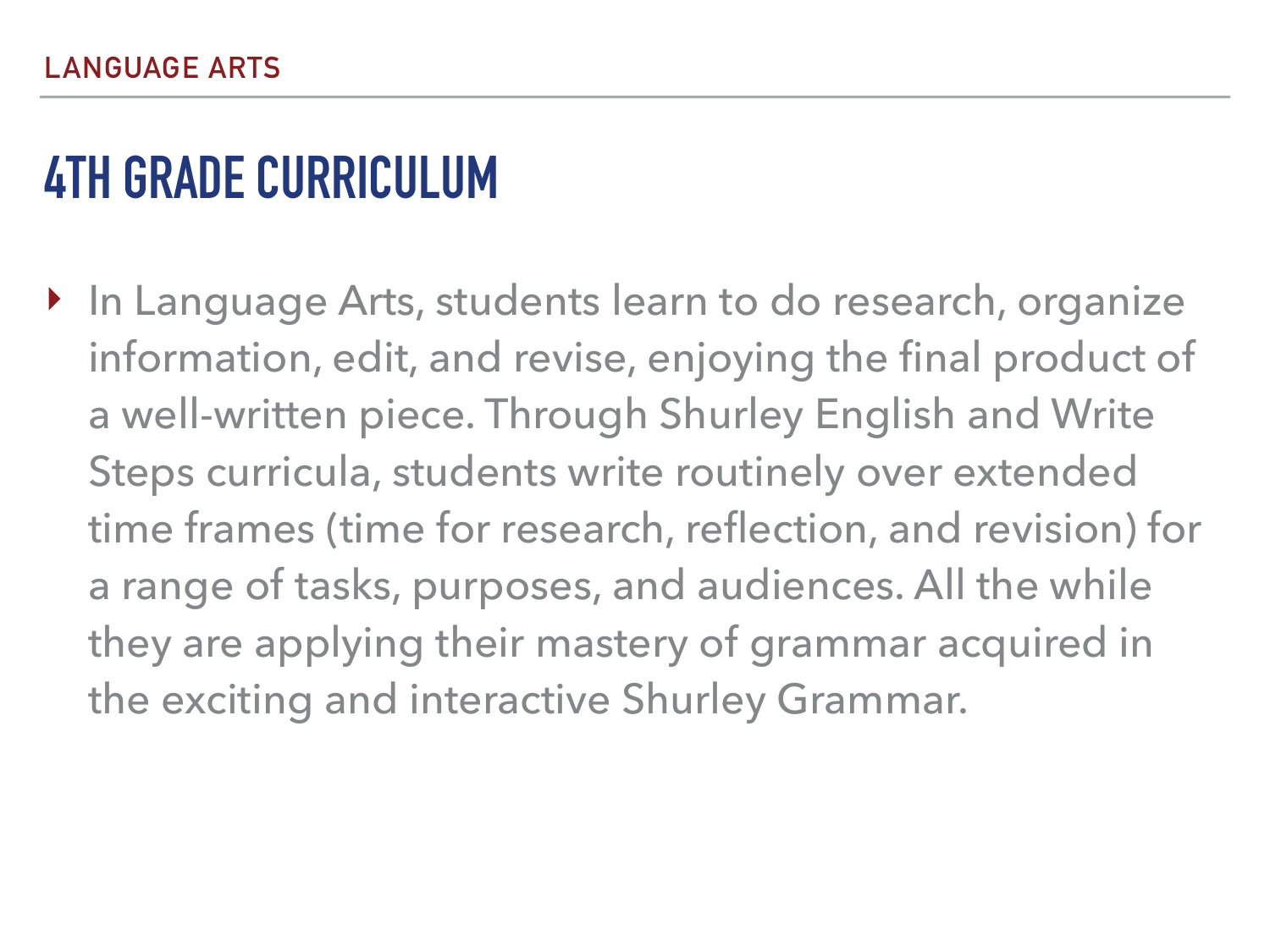‣ In handwriting, students continue practicing cursive writing using the Zaner-Bloser method.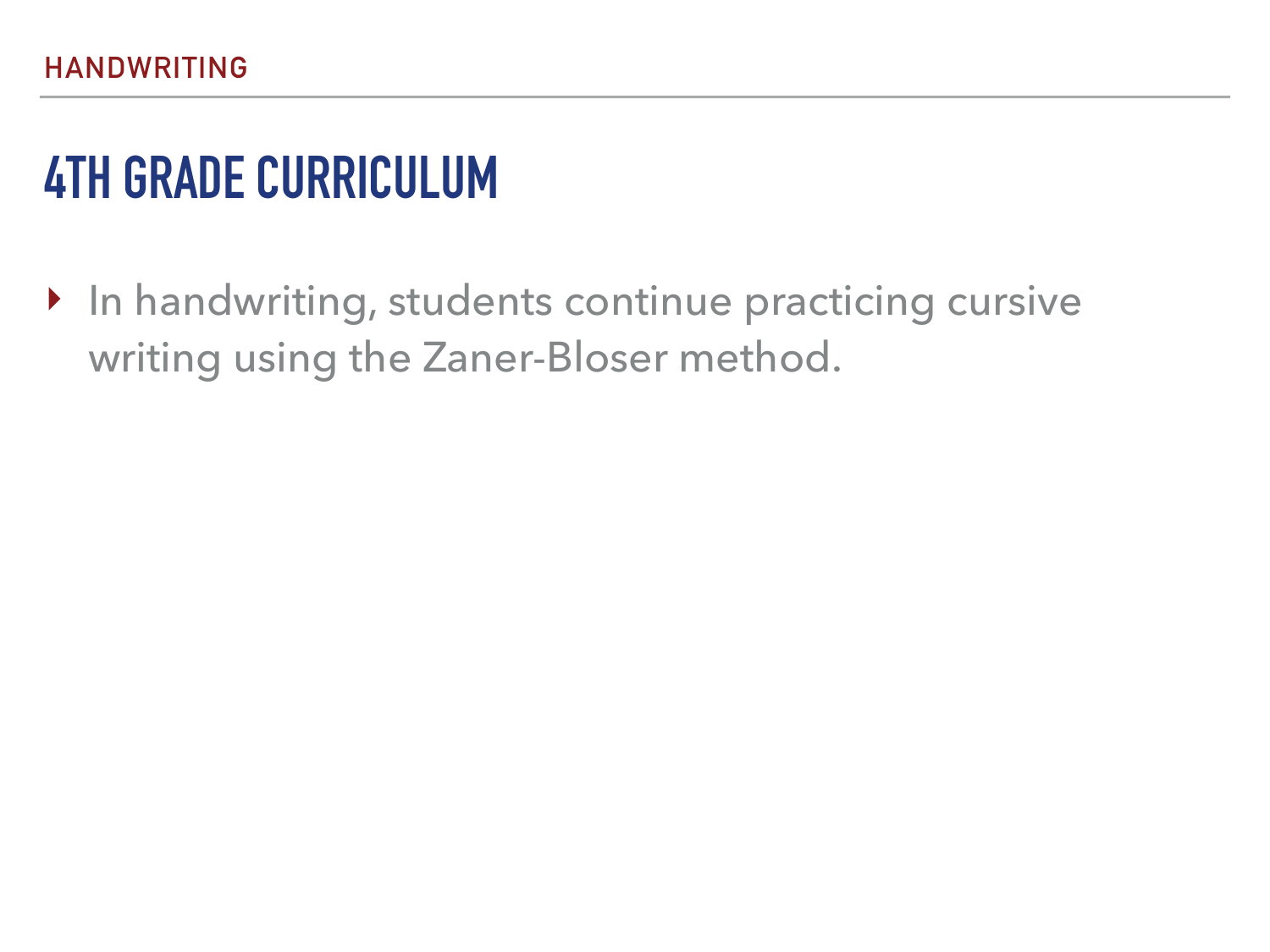‣ Through Saxon Math, students develop a strong foundation, learning to reason abstractly and quantitatively as well as strengthening their ability to fluently add, subtract, multiply, and divide multi-digit numbers using the standard algorithm. As students build upon their knowledge of geometric shapes, they begin to recognize/measure angles, apply area and perimeter formulas, and recognize relative sizes of measurement units.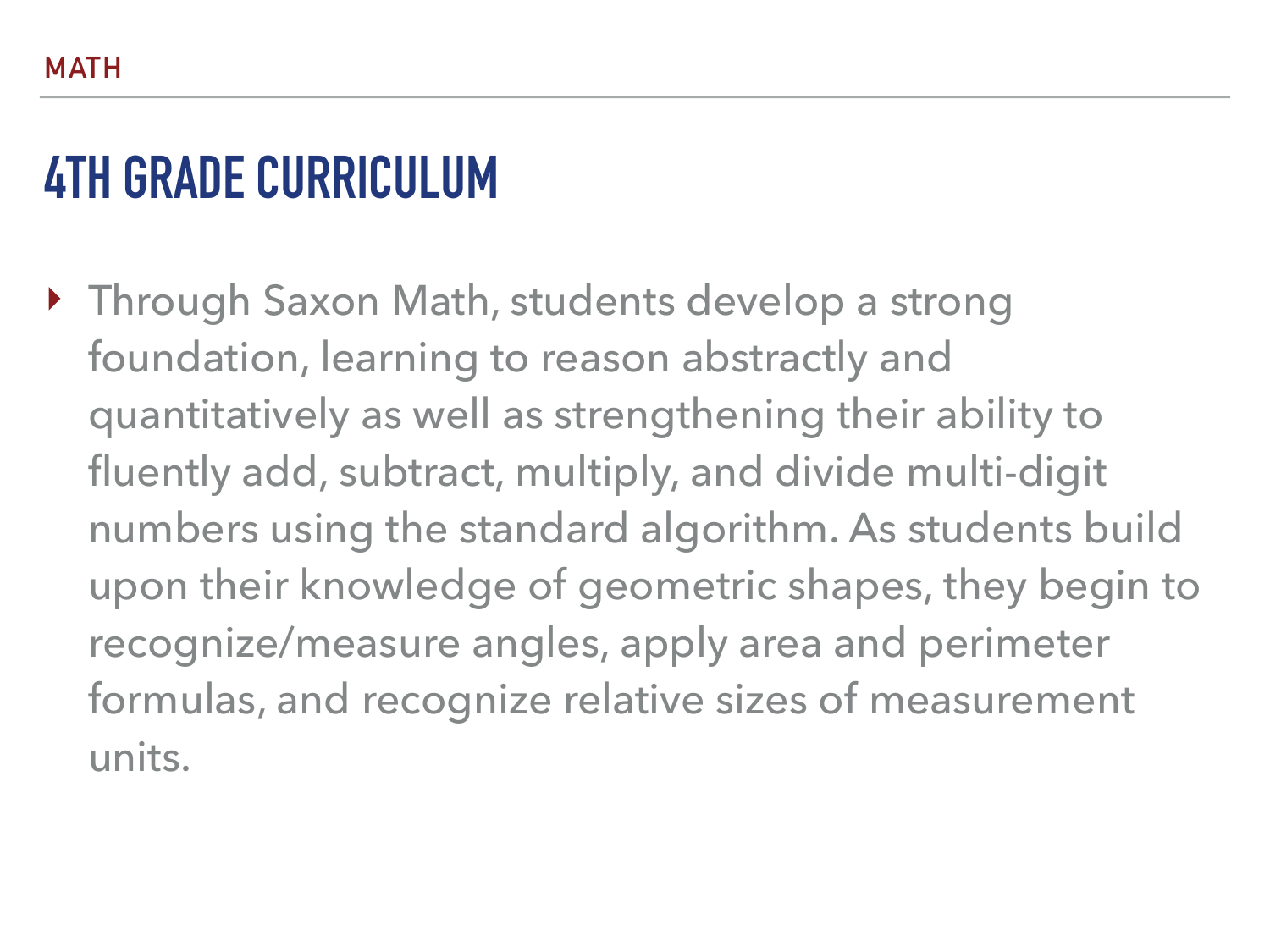‣ Through the Scott-Foresman social studies text, students take imaginary trips across the United States as they study its various regions. Students gain a foundational knowledge of this great country by designing and constructing landforms and playing the role of a tour guide through creations representing American places of interest. Students learn to embrace our country's stand on rights and responsibilities as they dive into a study of our government, its branches and levels.